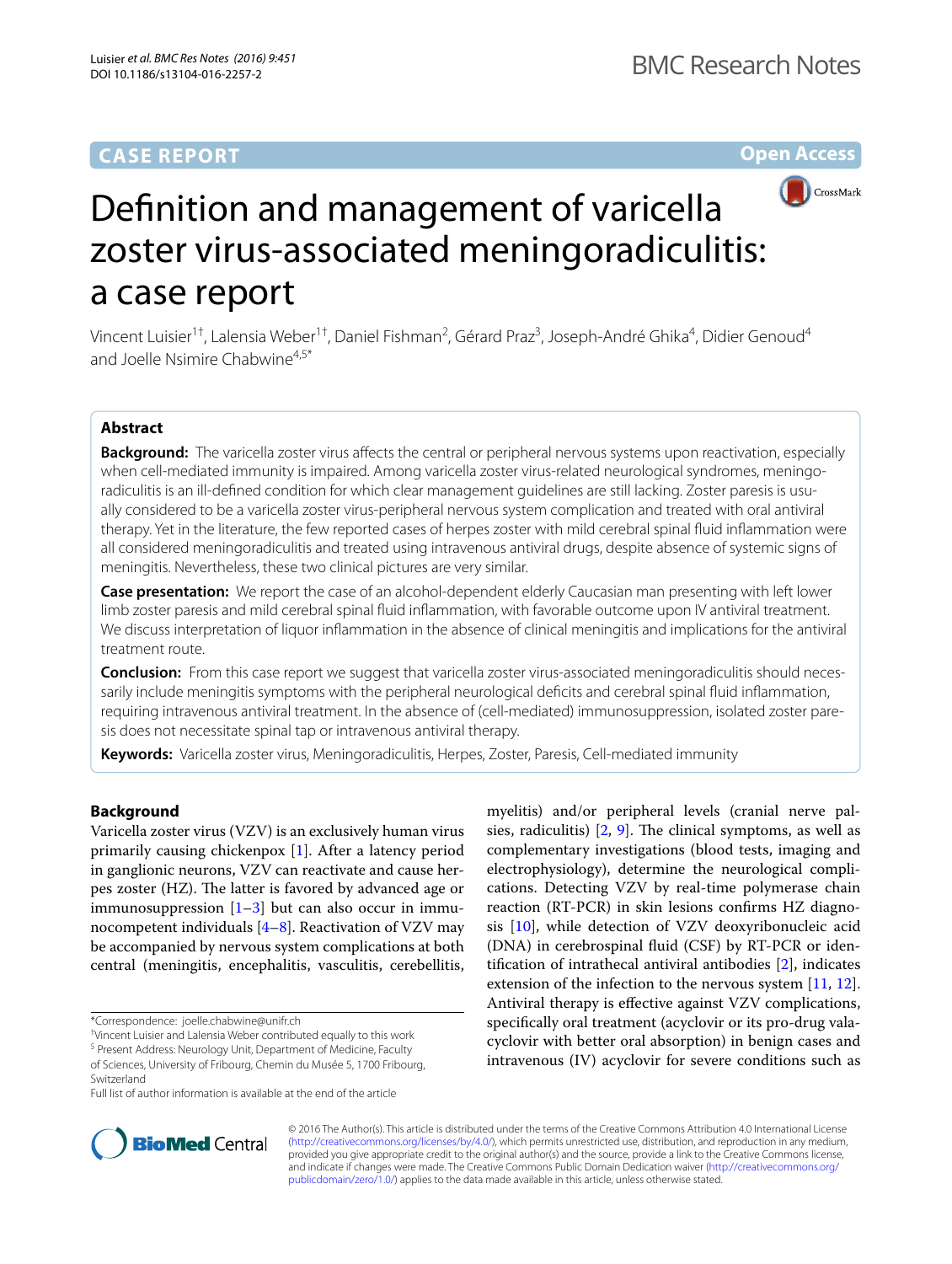ocular and central nervous system (CNS) complications, especially in immunosuppressed individuals [[2,](#page-3-4) [3](#page-3-1)].

Here we report the case of an alcohol-dependent older man with zoster paresis in the context of a VZVassociated meningoradiculitis. This clinical entity is not precisely defined in the literature and clear management guidelines about oral versus IV antiviral therapy are scant [[13\]](#page-3-9). Clearly, preventing severe HZ neurological complications should be balanced by careful analysis of the most effective, efficient and least harmful treatment course. We suggest a definition of meningoradiculitis that is usable in clinical practice, including the choice of antiviral therapy. Alcohol- and age-induced cell-mediated immunity (CMI) dysfunction is identified as a plausible precipitating factor of VZV reactivation in our patient.

### **Case presentation**

A 74-year-old Caucasian man was admitted to the Emergency Room, addressed by his general practitioner for a 3-day history of progressive lower left limb weakness. He complained of a non-traumatic lumbar pain since 10 days. Shortly after, a skin rash appeared on his lower back and extended to the left lower limb. He did not have fever or other new neurological complaints (in particular there was no urine or bowel retention or incontinence). His medical history showed arterial hypertension (treated by an angiotensin converting enzyme and calcic inhibitor); alcohol dependence (with macrocytosis and lower limb polyneuropathy) and benign prostate hypertrophy managed using tamsulosin. Otherwise, he took Aspirin Cardio® and tramadol.

In addition to lower limb peripheral length-dependent abnormalities (ankle jerk areflexia, distal touch and vibration hypoesthesia), the initial neurological assessment revealed significant weakness in hip flexion (M3) and foot dorsiflexion (M2), absence of the left patellar reflex and disturbed position sense on the lower left limb. The Leri sign was positive on the left side. On general examination, clusters of small erythematous vesicular lesions were present on the anterior and internal sides of his left thigh and upper leg. A few similar lesions were also seen on the left part of the lower back. In summary, the clinical picture of the patient showed left L3–L4 sensorymotor deficit associated with radicular zoster. A lumbar computerized tomography (CT)-scan excluded local compression (there was only degenerative lumbar discopathy) and the skin smear was positive for VZV DNA but negative for Herpes simplex virus 1 and 2. The lumbar puncture (see Table [1](#page-1-0)), despite being traumatic, showed elevated white blood cells, almost exclusively lymphocytes, with high protein levels, blood brain barrier alteration, but no local production of immunoglobulin. Viral activity was detected in the CSF (positive VZV RT-PCR). <span id="page-1-0"></span>**Table 1 Relevant abnormal blood and cerebrospinal fluid results; normal ranges and units (in [])**

|                                                     | Results [normal range and units]     |
|-----------------------------------------------------|--------------------------------------|
| <b>Blood</b>                                        |                                      |
| Leucocytes                                          | 12.3 [4.0-10.0 G/I]                  |
| C-reactive protein                                  | $18.4$ [<5 mg/l]                     |
| Thrombocytes                                        | 146 [150-350 G/I]                    |
| Mean corpuscular volume                             | 101 [80-100 fl]                      |
| Immunoglobulin A                                    | $3.98$ [1.03-3.30 g/l]               |
| Cerebrospinal fluid                                 |                                      |
| Erythrocytes                                        | 139 [0/µl]                           |
| White blood cells                                   | 139 [0-4/µl]<br>(99.5 % lymphocytes) |
| Proteins                                            | 960 [150-450 mg/l]                   |
| Varicella zoster virus polymerase<br>chain reaction | Positive                             |

Electrophysiological studies confirmed left L3–L4 motor and sensory radiculitis with axonotmesis and, as expected, a severe sensori-motor axonal lower limb polyneuropathy. Increased leucocytes and C-reactive protein evidenced mild systemic inflammation; the mean corpuscular volume and IgA levels were slightly increased whereas the thrombocyte rate was low (see Table [1](#page-1-0) for more details and reference values). Liver function was normal, as well as thyroid stimulating hormone (TSH) and vitamin B12 and B9 levels. Viral (human immunodeficiency virus, HIV and hepatitis B virus, HBV), Borrelia burgdorferi and Treponema pallidum serology tests were all negative. At this point diagnosis of VZV meningoradiculitis was established.

It should be noted that the patient did not receive zoster vaccine. He was treated within the first 24 h with oral acyclovir followed by IV acyclovir (10 mg/kg every 8 h/ day for 10 days) and showed mainly motor improvement (mild psoas and tibialis anterior paresis finally scored to M4). A few days after admission he developed postherpetic neuralgia that improved with pregabaline and subsequent amitriptyline and a fentanyl patch. Unfortunately analgesic overtreatment led to acute encephalopathy (normal blood tests, brain magnetic resonance imaging and electroencephalogram) that was reversed with dose adjustment. The patient was then transferred to a stationary neurorehabilitation center before returning home.

## **Discussion and conclusion**

The patient described here had zoster paresis associated with mild inflammation and VZV activity in the CSF; leading to treatment mainly by IV acyclovir. The very few reported cases of VZV meningoradiculitis in the literature can be divided into two groups. The first corresponds to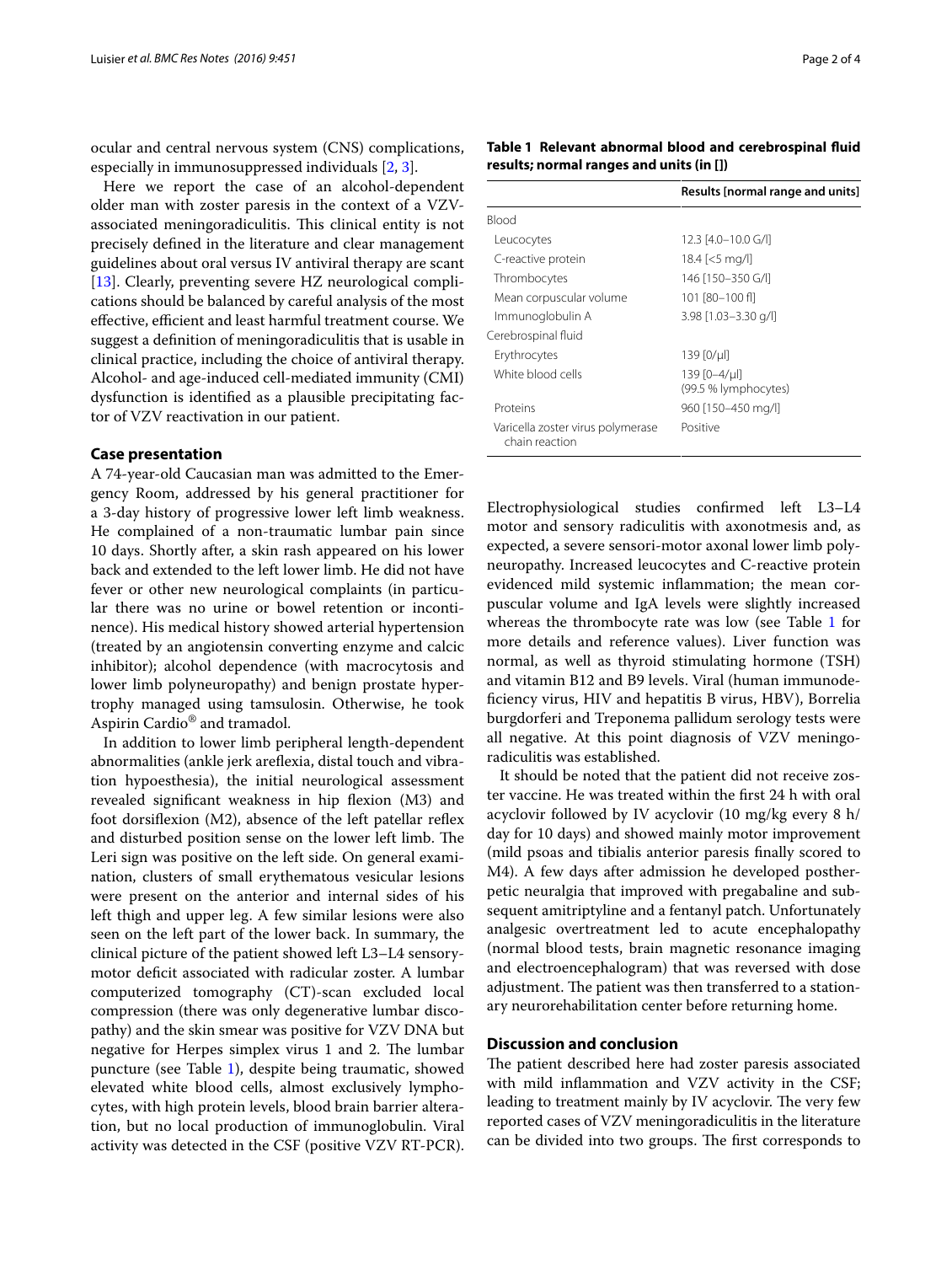radiculitis without meningitis symptoms (a total of 5 cases of which only 2 were referred to as meningoradiculitis) [[14](#page-3-10)[–16](#page-3-11)]. The second group consists of patients with clinically diagnosed meningitis (or encephalitis) associated with neurological peripheral deficits (only one of the two cases was explicitly mentioned as meningoradiculitis) [\[4](#page-3-2), [7\]](#page-3-12). Thus, the authors consider meningoradiculitis either to be a purely peripheral (parainfectious?) phenomenon [[3,](#page-3-1) [15\]](#page-3-13) or a CNS complication of VZV infection [\[2\]](#page-3-4). Surprisingly, the CSF workup, when available, in these cases similarly displayed mild inflammation [\[4,](#page-3-2) [7](#page-3-12), [14](#page-3-10), [16\]](#page-3-11). Furthermore, all patients with CSF results were treated by IV antiviral drug regardless of the presence of CNS symptoms or not, and without considering their immune status. In contrast, the 3 cases reported by Chan et al. (no CSF results available) only received supportive treatment (oral acyclovir was not yet available) [\[15\]](#page-3-13) and yet the outcome did not differ significantly from the other reported cases. Thus, there are obviously contradictions in the definition and management of VZV meningoradiculitis. It appears from the literature that clinicians tend to prescribe IV antiviral treatment to patients with VZV radiculitis after performing CSF investigations, even if this choice does not clearly influence the prognosis.

If meningoradiculitis comprises clinical meningitis with peripheral nerve root involvement, then it should be treated, as with any other VZV-CNS complication, using IV antiviral drugs after spinal tap and other necessary investigations [[2,](#page-3-4) [6](#page-3-14), [12\]](#page-3-8). Alternatively, we suggest considering radiculitis without obvious meningitis symptoms to be a VZV *peripheral* nervous system complication [\[15\]](#page-3-13). Such patients should therefore be exempt from CSF workup and, as for most cases in everyday clinical practice (contrary to published cases), orally treated with acyclovir with generally good outcome [[2](#page-3-4), [3](#page-3-1)]. The VZV peripheral nervous system complications are most probably underreported if we compare a rate of 3–5 % of herpes zoster [[7,](#page-3-12) [15](#page-3-13)] to the very low number of reported cases (which are therefore not representative of daily practice as mentioned above). What diagnostic value therefore should inflammatory CSF (with direct or indirect markers of VZV viral activity in the CSF) be given in VZV radiculitis, taking into account that inflammatory markers in the CSF are similar in patients with herpesrelated clinical meningitis or encephalitis to those with meningoradiculitis (see above) [[12,](#page-3-8) [14](#page-3-10), [16\]](#page-3-11)? Moreover, mild inflammation in the CSF is reported in up to half of all patients with HZ and the presence of viral activity in the CSF does not necessarily establish a causal relationship with neurological symptoms [\[3](#page-3-1)]. Along the same lines, in our patient, VZV RT-PCR was positive in the CSF without intrathecal production of immunoglobulin

G (IgG) and local contamination from skin lesions in the lumbar region cannot be ruled out. Thus, CSF inflammation should not be used apart from the clinical context as a discriminating criterion between peripheral and central nervous system complications of VZV and should not solely determine the choice of the antiviral treatment route. In the cases published, clinicians perhaps over-treated patients by prescribing IV acyclovir without clinically evident VZV-related CNS symptoms associated with the radiculitis. This was most probably done to prevent severe neurological complications even if, as stated above, this reasoning cannot be fully justified.

None of the frequently reported immunosuppressive states (inflammatory rheumatic diseases, immunosuppressive treatments, HIV infection, etc.) triggering VZV reactivation [\[3\]](#page-3-1) were found in our patient. However, he was in the most vulnerable age group (advanced age) for VZV reactivation and severity [\[3](#page-3-1)], due to age-dependent waning of VZV-related CMI [\[3](#page-3-1), [17,](#page-3-15) [18](#page-3-16)]. CMI is important for the control of VZV infection. Similarly, he had signs of alcohol abuse (witnessed by macrocytosis, thrombopenia and increased serum IgA [\[19–](#page-3-17)[21\]](#page-3-18)), another condition that impairs CMI [[21](#page-3-18)]. So in this case, in the absence of any other evident cause of immunosuppression, age and alcoholism were considered the factors lowering CMI and precipitating HZ. Nonetheless, clear guidelines do not exist for the choice of antiviral treatment in the context of such subtle immunosuppression.

In conclusion, the patient had VZV cutaneous infection with radiculitis coincident with mild CSF inflammation. Reactivation of VZV was most probably precipitated by age- and alcohol-induced cell-mediated immunosuppression. He was diagnosed with meningoradiculitis and treated with IV acyclovir, despite the absence of clinical meningitis. In available published cases, we did not find a consensual definition or management scheme for meningoradiculitis. The presence of CNS symptoms or abnormal CSF findings did not allow discrimination of severe from benign cases and these patients were generally IV treated. However, well-designed clinical trials are needed to review severity criteria for patients with VZVassociated (meningo)-radiculitis, to study the efficiency of oral versus IV antiviral treatment and establish clear guidelines for management. Mild elevation of inflammatory markers in the CSF is not specific or sensitive enough to establish a diagnosis of meningitis without evocative clinical symptoms. Therefore we suggest that until otherwise demonstrated, the term "meningoradiculitis" should be used for and IV antiviral drugs prescribed to patients with clinical meningitis associated with neurological peripheral deficit in the context of VZV infection. Patients with isolated VZV radiculitis should be exempt from CSF